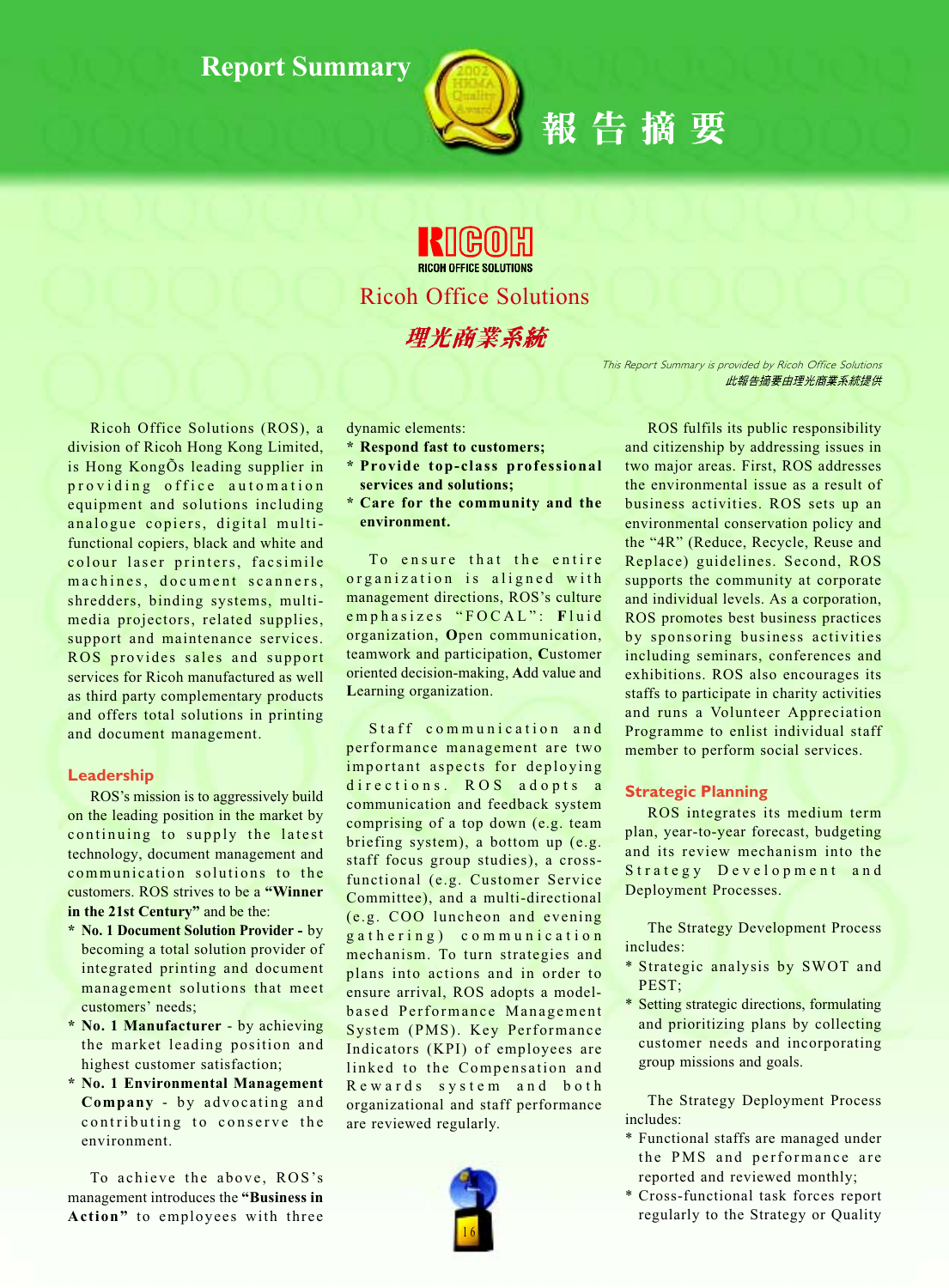

報告摘要

Committee. The "owner" of the task force feedbacks the performance evaluation of the task force members into the PMS:

\* Ricoh Improvement Teams are facilitated by a small committee and report directly to the Chief Operating Officer (COO).

An Executive Conference, attended by all senior and middle managers, links the two processes together and is held bi-annually. The first conference is held before the new fiscal year and business plans are presented and debated. Targets, strategies, action plans, resources requirement and timeline are then endorsed and kicked off. The second conference is a review of the first half-year performance and to revise related strategies and actions.

The same process of the one-year business plan is extended to cover a threeyear period and together with the Basic Policies and Key Strategies form the Mid-Term Plan. ROS's 14th Mid-Term Plan for 2002 to 2005 consists of eight strategies and fourteen measurements.

#### **Customer and Market Focus**

ROS categorizes customers into four major groups and develops solutions, arranges organizational structure, systems and support services according to the specific needs of each segment. For example, the Education Accounts Team is dedicated to serve educational institutions. Charging solutions (e.g. SMART Key and Octopus systems) are developed and customized for them. The General Commercial Accounts Team deals with SME for which computer network cabling and maintenance services are developed.

Customer satisfaction is ROS's highest priority. ROS aims at partnering and servicing the "Customer for Life". ROS believes that providing good customer service and competitive products are important to customer satisfaction and positive referrals. All front line staffs have acquired customer satisfaction concepts and skills.

ROS solicits customer inputs at each phase of the business processes. Customer information are collected from in-house and contracted market researches, market trend reports, exhibitions and conferences, and direct-customer contacts. ROS has an advantage of having a large scale of workforce directly interfacing with customers. In maintaining good customer relations, ROS organizes more than half of the total workforce into account-based salespersons and service engineers. Other customer communication means include marketing communication, Internet services and seven other key customer access channels.

ROS conducts various customer surveys to ensure customer satisfaction including immediate post-sales survey, monthly post-service satisfaction survey,



focus group studies, and annual questionnaire-survey and benchmarking.

ROS also sets up an independent customer service department and has a well-developed Complaint Management System with comprehensive and detailed procedures, guidelines and service standards.

#### **Information and Analysis**

ROS operates an integrated management information system centring on the ERP System - the MAPICS, of which the key subsystems are:

- \* SMART (Sales and Marketing **Analytical Response Tools);**
- \* Tele-Sales Computer Telephony Interface System;
- \* Online Internet System www. RicohOnline.com.hk (first in the industry to support online interactive customer service);
- \* Simulated Procurement System;
- \* Maintenance Service Contract **Administration System;**
- \* Call Dispatching and Short Message Service System for field engineers;
- \* Automatic Consumable Replenishment System.

Information management also supports Performance Management System (PMS) and is aligned with the strategic plans. It provides system data to cover organizational health indicators and individual Key Performance Indicators (KPI). KPI are selected to reflect past effort and enforcing future performance. Senior leaders review business results regularly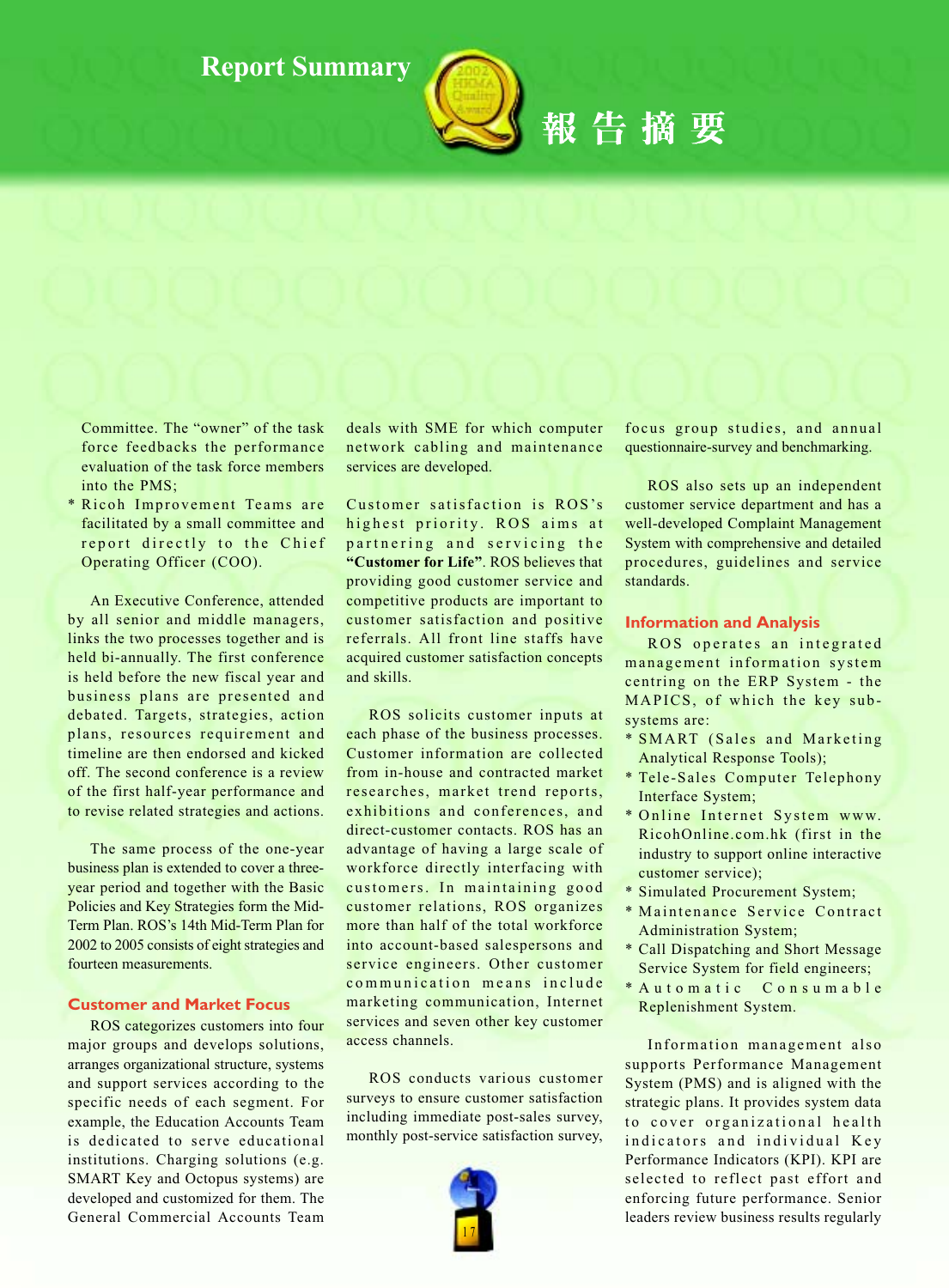

# 報告摘要

and compare them with trends, targets and other companies.

#### **Human Resource Focus**

People are the most valuable assets and ROS strives for "Excellence in People Management". The ROS Human Resources (HR) System takes strategies and business plans into account, and measures staff motivation and human resources productivity. Annual staff opinion survey and comparison of fringe benefits with other companies are conducted to ensure that employees are supportive, satisfied and motivated. The HR results are reviewed in the Strategic **Development and Deployment Processes** cycle. The HR System contains:

#### \* Eight philosophies:

- Line Manager as HR Manager;
- Training and Development as Catalyst:
- Promotion from Within to Reserve Culture:
- Performance based Rewarding **System to Reward Excellence;**
- Appraisal System as Two-ways Communication;
- Redundancy as the Last Resort;
- Open Door Policy;
- Business Ethics as Framework.

#### \* Six work systems:

- Organizational Development and Work System;
- Manpower Planning and Selection;
- Performance Management System;
- Training and Development;
- Employee Relations and Communication:

- Compensation and Rewards.

HR managers work with line managers to develop, implement and monitor the effectiveness of each work system for continuous improvement and meeting the employees' needs. Employees, particularly line mangers, are encouraged to take ownership of the HR function. Line managers are involved in staff selection, training and development, performance management, reward system determination and work system design.

ROS recognizes that staff training and development enhance employee

capability and potential. ROS has an allround training and development planning process which runs comprehensive training and development programmes covering attitudes, values and culture, skills and knowledge, management development, 360-degree multi-rater feedback and executive development.

#### **Process Management**

ROS has clearly defined the seven key processes for the organization:

The processes start and end with the customers. The "owner" and members of each process are clearly defined with



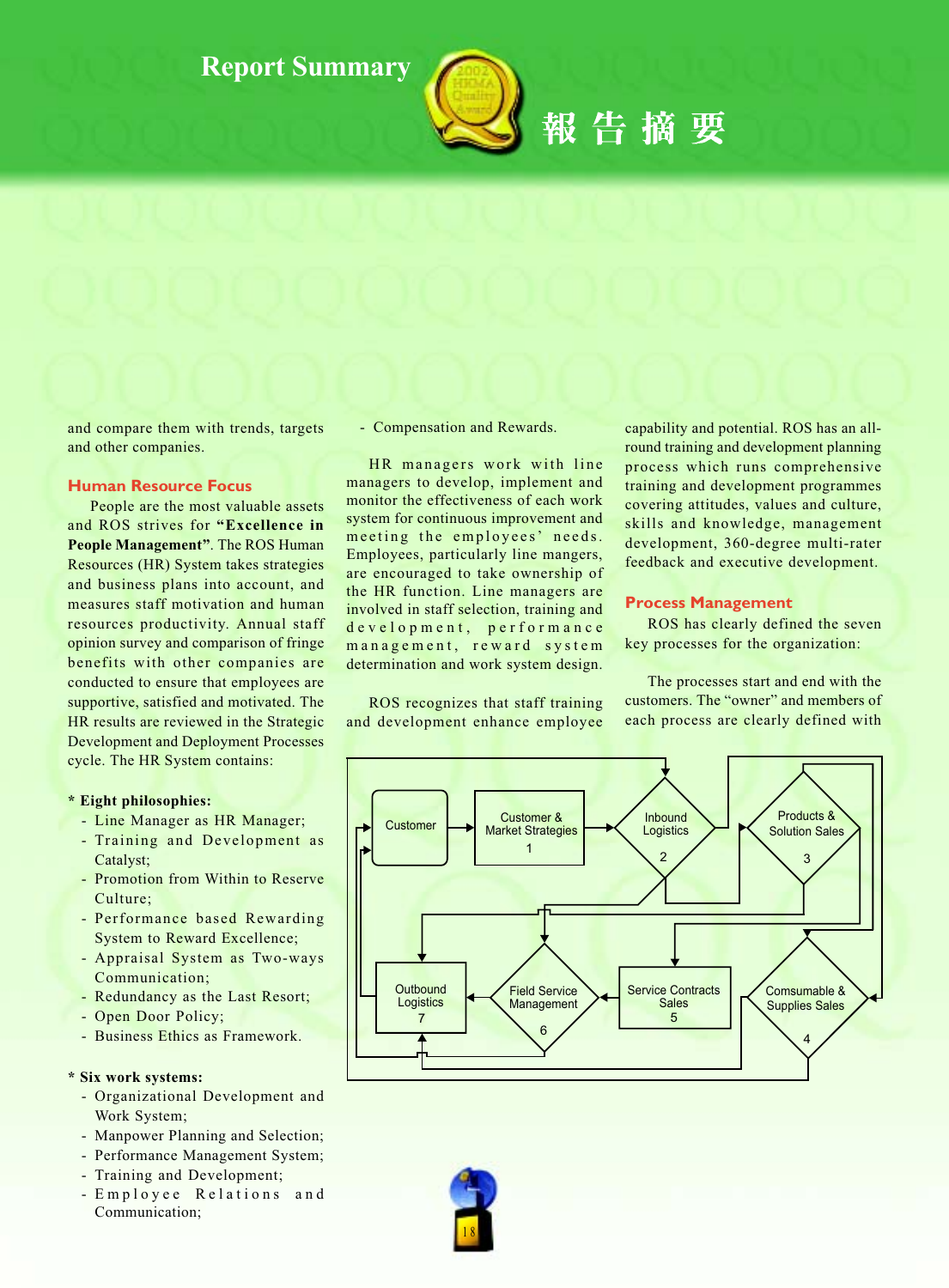

### 報告摘要

measures and targets. Performances are reviewed regularly. Functional processes such as human resources, financial and other administrative processes support the seven key processes. The improvement of the functional processes is achieved by reviewing the Oprocess standards O monthly and from the opinions from focus groups formed by independent departments. In daily operations, most staffs are trained with TQM seven tools (7QC) and Plan-Do-Check-Act (PDCA) procedures that are commonly adopted in ROS.

理光商業系統「理光」乃理光香港有限 公司轄下成員, 是香港首屈一指的辦公 室方案供應商。其業務包括模擬式影印 機、數碼多功能影印機、黑白及彩色鐳 射打印機、傳眞機、文件掃描器、碎紙 機、文件釘裝機、多媒體投影機、有關 消耗品、支援及維修服務。理光負責一 切售前、售後及產品配套之服務,以提 供全面的辦公室管理方案,特別專注文 件管理和打印系統。

#### 領導才能

理光的宗旨是要爲客戶提供最先進的 文件處理及訊息傳達方案,以鞏固理光 的市場領導地位。理光致力成爲「廿一世 紀優勝者」以及:

- \* 成為第一位的文件處理方案供應商 理光 決意成為系統整合供應商,提供一系列文 件管理及打印方案,以迎合市場需要;
- \* 成為第一位的製造商 務求達到最高的 客戶滿意度及穩佔市場領導地位;
- \* 成為第一位環境管理公司 透過推廣活 動、承擔環保為己任,對保護環境作出 貢獻。

#### **Business Results**

ROS manages its business results in four main areas: Customer Focused. Financial and Market, Human Resources and Organizational Effectiveness. In the past few years, ROS has recorded quicker response to customers, increasing customer satisfaction and loyalty, growing customer base, growing business volume and clear No. 1 in market share, improving employee skills and satisfaction, and increasing productivity.

ROS was also awarded the Best Practice Award in People Development,

the HKPC Productivity Award for Services and the ISO14001 Environment Certification. These awards mark ROS's achievements in pursuing customer satisfaction, productivity and environmental conservation. ROS is committed to total quality management and the establishment of the total quality management system further enhances ROS's Customer for Life mission and drives ROS to continuous success.

爲達到以上目標,理光管理層向員工推 行「商業行動」並撮要為三個重要元素:

- \* 提供頂級的專業服務及方案;
- \* 向社會及環境生態負責。

爲確保機構運作乎合管理層既定方 向,理光透過推動靈活架構,坦誠溝 通、群體合作、以客爲本的決策、自我 增值及持續學習等元素來保持其優良的 企業文化。

員工溝通及表現管理是推展策略的兩 個重要因素。理光運用一個包括由上而 下(如:部門簡佈)、由下而上(如:員工 研討小組)、跨部門(如:客戶服務委員 會)及全方位(如:營運總裁午餐及黃昏 聚會)的溝通及回應系統作爲溝通架構。 為了將策略及計劃有效地轉化爲行動及 確保達到預期的成效,理光採用了一個



完整的表現管理系統。員工的評核及獎 賞以「主要表現指標」為依據,並且和機 <mark>構的表現一樣定期作出檢討。</mark>

理光主要從兩方面去履行其企業責任 及公民義務。第一,理光針對從商業活 動產生的環境因素,訂立以環境保護為 主的基本方針及四大環保行動指引(減少 浪費、循環再造、資源再用及使用環保 代用品)。第二,理光分別在企業及個人 層面上支持主要社群活動。企業層面方 面,理光贊助商業活動,如講座、會議 及展覽去推廣最佳商業實務。理光亦鼓 勵員工參與公益活動,並推出義工獎勵 計劃有助員工進一步參與義工服務。

#### 策略性計劃

理光將中期計劃、年度預測、預算及檢 討機制等融合於其策略發展及實踐程序。

- 策略發展程序包括:
- \* 利用SWOT及PEST進行策略性分析;
- \* 透過搜集客戶的需要和配合公司的宗旨 及目標,從而制定整體方向和策略。

<sup>\*</sup> 迅速回應;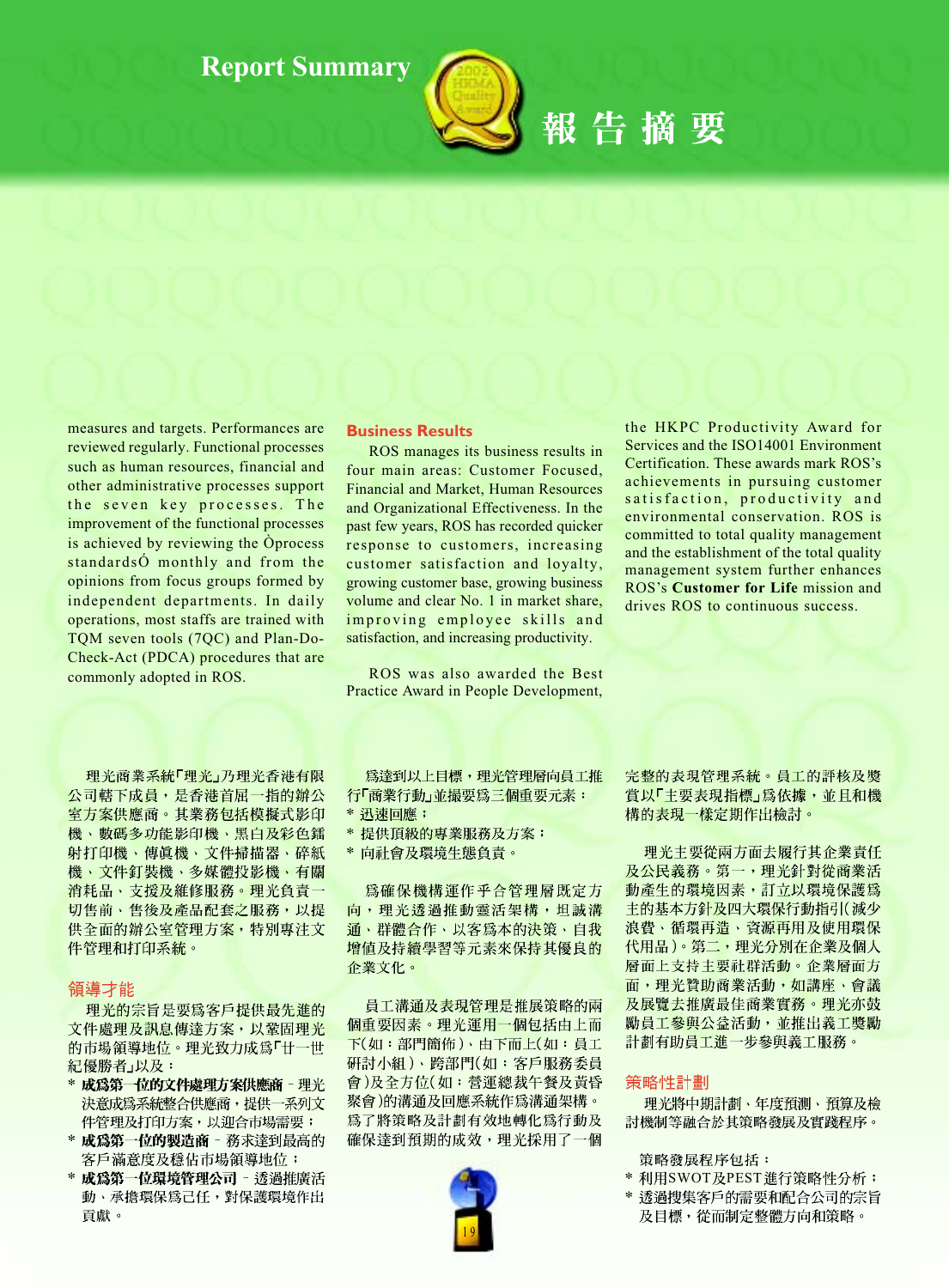

## 報告摘要

策略實踐程序包括:

- \* 利用表現管理系統,職能部門因應其 表現會提交每月報告和檢討員工之工 作表現;
- \* 透過跨部門工作小組定期向策略及品質 委員會學報,另外小組領導人將小組成 員的表現評估列入表現管理系統內;
- \* 理光改善小組透過一個小型委員會的 協助而發揮功能,並向營運總裁直接 灣報其所得的結果。

行政會議整合以上兩個程序,每半年 舉行一次,並邀請公司內所有中、高層 經理出席參與。首輪會議安排在新財政 年度前舉行,其間業務計劃都會被廣泛 討論。達成協議後,有關的目標、策 略、行動計劃、資源運用及時間表都會 列明及開展。次輪會議專注於上半年的 表現檢討,從而修訂有關的既定策略。

理光第十四届中期計劃(二零零二至 二零零五年度)包括八個策略及十四個 量化指標。這個中期計劃的組成方法與 上述的程序相同;即是將一年期的業務 計劃拓展至三年期,同時提出「基本政 策」及「主要策略」。

#### 客戸及市場焦點

理光把客戶分為四大主要類別,並根 據每個類別的特別需要發展方案, 安排 組織架構、電腦系統及其他支援服務。 例如,學界客戶小組專注服務學界客 戶,並特別提供按量收費方案(如:聰 明咭及百達通咭付款系統)予此類客 戶。商業客戶小組負責中小型企業,而 理光特別為這些客戶提供設計、安裝電 腦網絡及保養服務,而配合理光的數碼 多功能產品。

理光將客戶滿意度放在首位,並力求 做到「以客爲本」的服務方針。理光相信 提供良好客戶服務及優質產品均能滿足

客戶需要,也能增强客戶間互相推薦的 信心。理光培訓所有與客戶接觸的員 工,他們已學習有關如何提高客戶滿意 的概念及技巧。

理光在業務流程中搜集客戶意見,而 且利用不同的途徑,如市場調查及聘請 獨立市場研究公司提供市場趨勢報告、 展覽及研討會,與及透過日常的客戶接 觸,收集多方面客戶資料。能夠維持良 好的客戶關係全賴一個强大的工作團 體,直接與客戶接觸,其中一半以上的 員工如營業員及維修技術員更是向固定 客戶提供專業服務。加上其他的客戶溝 通渠道,如市場通訊、互動互聯網服務 與及其他七個主要客戶聯絡途徑,確保 溝通更全面。

理光進行多項客戶調查以確保客戶滿 意,包括即時售後調查、每月的維修服 務滿意調查、專題小組研究、問卷和同 業服務指標借鑑。

理光另設立一個獨立運作的客戶服務 部,運用一套完善的投訴管理系統,包 括完整和詳細的程序、指引和服務標 準,確保客戶意見得到適當的處理。

#### 資訊及分析

理光採用一套以ERP系統 - MAPICS 爲骨幹的綜合資訊管理系統,附加多個 主要輔助系統:

- \* 智慧系統(銷售及市場分析回應工具);
- \* 電腦電話結合的電話直銷系統;
- \* 網上互動系統www.RicohOnline.com.hk (是業內第一個支援網上互動客戶服務 的系統);
- \* 模擬採購試算系統;



\* 維修保養合約管理系統;

- \* 外勤維修技術員專用的維修指令分發 及簡訊服務系統;
- \* 消耗品自動補充系統。

資訊管理同時支援表現管理系統並配 合策略計劃。提供系統數據以支援公司 營運分析及個別主要表現指標。主要表 現指標旨爲反映過去表現並推動未來的 表現。高級領導層將會就主要表現指標 與趨勢、目標及其他公司作出比較及定 期檢討。

#### 人力資源焦點

人才是公司最寶貴的資產,故此理光 力求「卓越人事管理」。其人力資源系統 不單顧及策略及業務計劃,更用以激勵 員工及提高人力資源生產力。每年舉行 的員工問卷調查及員工福利的市場比 較,都是為確保員工能夠對公司的目標 更了解、支持及滿意,人力資源表現會 在策略發展及實踐程序中檢討。人力資 源系統包括:

#### \* 八個理念:

- 良好人事管理,各級經理皆有責;
- 著重員工培訓,與時並進;
- 資源運用, 內部提升;
- 重視人材,獎勵員工制度,激勵士氣;
- 考核制度作溝通渠道;
- 裁員制度為公司最後防線;
- 開放政策, 上傳下達爲效益;
- 商業道德標準為公司規範。

#### \* 六個工作系統:

- 機構的發展及工作系統;
- 人力資源策劃及甄選;
- 工作表現管理系統;
- 培訓及發展;
- 員工關係及通訊;
- 薪酬及獎賞。